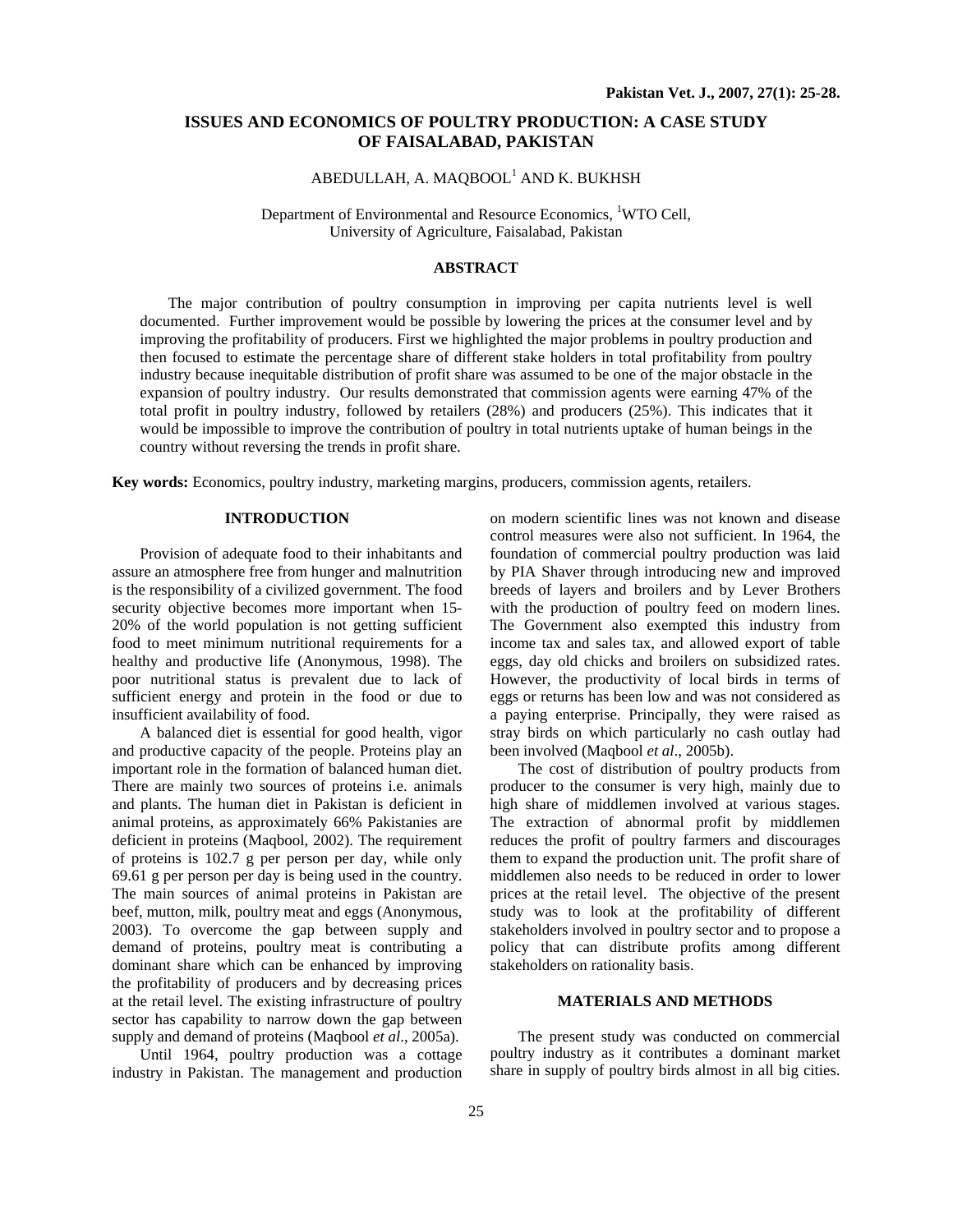However, present study was focused at the local market of Faisalabad city. The nature of the problem deserved much wider focus like that of province or the country as a whole but due to obvious limitations of research viz. time and financial resources, the study was restricted only to 10 miles radius of the Faisalabad city.

The data were collected in 2004 from all stakeholders involved in the chain of transporting poultry from farm level to ultimate consumers. Thus, a representative sample of commercial poultry producers, commission agents, wholesalers and retailers was included for detailed investigation. Fifteen commercial poultry producers and 20 commission agents were selected form the wholesale market. There were no wholesalers of birds in the market. Commission agents act as wholesalers. Similarly, 20 retailers were selected randomly.

For the purpose of getting information, separate questionnaire was developed for each category of respondents. The questionnaire was filled in by direct interview method with respondents. Finally, the data collected were tested statistically and analyzed for discussion purposes.

### **Statistical techniques**

The distributions of net margins per 40 kg for different stakeholders were estimated as below:

Producer margin = Producer's sale price – all costs of production.

Commission agent's margin = Commission agent's purchase price – commission agent's sale price.

Retailer's margin = Retailer's purchase price – Retailer's sale price.

However, net marketing margins for different stake holders were estimated after deducting the cost of services that each stake holder was providing.

The producer's marketing margin  $\prod_1$  was estimated using the formula given below:

 $\prod_{i=1}$  = Producer's sale price – all costs of production.

The Commission agent's margin  $\prod_{2}$  was estimated as illustrated below:

 $\prod_{2}$  = Commission agent's sale price - commission agent's purchase price – cost of services provided by agent.

The retailer's margin  $\prod_3$  was calculated as below:

 $\prod_{i=1}^{\infty}$  = Retailer's sale price - retailers purchase price – cost of services provided by retailers.

Total profit from the poultry industry  $= \prod$  =

Consumer's purchase price – producer's sale price. The percentage contribution in total profit of each stake holders was obtained as represented below:

Product percentage share = 
$$
\frac{\prod_{1}}{\prod_{2}} * 100
$$

\nCommission agent's percentage share =  $\frac{\prod_{2}}{\prod_{2}} * 100$ 

\nRetailer's percentage share =  $\frac{\prod_{3} * 100}{\prod_{2}}$ 

Retailer's percentage share =  $\frac{113}{2} * 100$ Π

The monthly coefficient of variation (CV) of prices was computed by employing the following formula:

$$
CV = \left(\frac{\sigma_p^2}{\bar{P}}\right) * 100
$$
 Where,

*P* \_ is the average monthly prices estimated from the data for the years 1990-2005 and

σ  $\frac{2}{p}$  is the variance of monthly prices for the same

years as mentioned above

The significance level of different variables (revenue, purchase price, costs and net marketing margin) was tested by employing Z-test.

## **RESULTS AND DISCUSSION**

#### **Net margins of market intermediaries**

There are different chains through which poultry birds move from producer to consumer. Usually, commission agents purchase birds from producers and then distribute them to retailers. The net distributive margins of different intermediaries are given in Table 1. The net distributive margin was the highest for commission agents compared to producers and retailers, indicating that producers' net margin is the lowest, while they are a key players in the business.

**Table 1: Distributive margins of market intermediaries in case of birds**

| A WHIAT AT AF AFTER WHITTE ALLE BALLE VA ALLEA ALT ALLE ALLE WANT AT I THEY VA MALLE WH |                   |              |  |
|-----------------------------------------------------------------------------------------|-------------------|--------------|--|
| <b>Particulars</b>                                                                      | Price $(Rs/40kg)$ | Margin (Rs.) |  |
| Producer's sale price or commission agents purchase price                               | 1600              | 120          |  |
| Commission agent's sale price or retailer's purchase price                              | 1850              | 250          |  |
| Retailer's sale price or consumer's purchase price                                      | 2000              | 150          |  |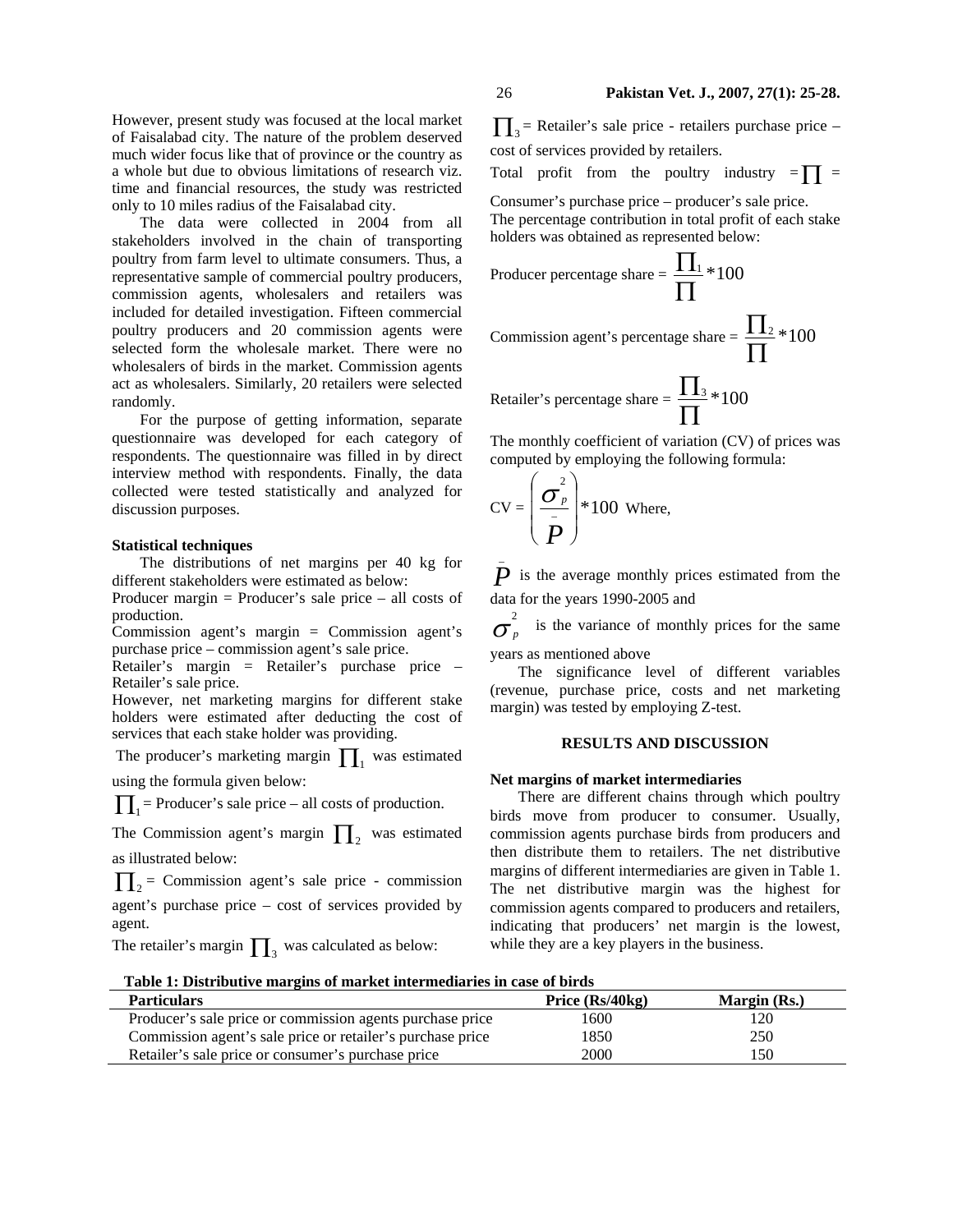|                      | <b>Producer</b>   | <b>Commission agent</b> | <b>Retailer</b> |
|----------------------|-------------------|-------------------------|-----------------|
| Revenue              | 1600 <sup>b</sup> | $1850^{\rm a}$          | $2000^a$        |
| Purchase price       | $- -$             | 1600 <sup>c</sup>       | $1850^{\rm b}$  |
| Costs                | $1480^{\rm a}$    | 20 <sup>b</sup>         | $15^{\rm b}$    |
| Net marketing margin | $120^{\rm b}$     | $230^{\circ}$           | $135^{\rm b}$   |
| % share in margin    | 24.7              | 47.4                    | 27.8            |

**Table 2: Net marketing margins of commission agents and retailers (Rs/ 40 kg)** 

The values with different superscripts within a row differ significantly  $(P<0.05)$ .

### **Net marketing margins**

The total marketing margin of commission agent was Rs. 250. Out of this, total marketing cost was Rs. 20 per 40 kg and the net margin was Rs. 230 per 40 kg (Table 2). The profit as a percentage of sale price and purchase price was 14.37 and 12.43%, respectively.

The retailer was the last functionary in the marketing system, selling the product to the ultimate consumers. On an average, marketing cost of the retailer was Rs. 15, whereas the marketing margin was Rs. 135 (Table 2). It was estimated that the profit as a percentage of sale price and purchase price was 6.75 and 7.29%, respectively. The share of intermediaries (commission agents + retailers) was about 75% which is almost 14% higher compared to reported in earlier study (Qazi, 1989). Other workers (Chohan, 1992; Maqbool *et al.,* 2005b) reported higher producer's share than that of intermediaries which is different from our study, where the percentage share of intermediaries was dominant on producer's share.

These results suggested that marketing margins of commission agents and retailers were higher than producers, indicating that commission agent's profit was highest compared to producers and retailers. Commission agents were exploiting producers because producers had cash constraints, and had no direct relation with retailers to sell off their output.

### **Mean and coefficient of variation of prices**

The business of poultry farming is expensive and risky and is operated on purely traditional lines without any modern marketing facilities. Farmers are producing broilers without foreseeing the supply and demand situation in the market. Prices are low where the supply is high and vice versa. Such a situation creates uncertainty in the market and as a result, the farmers are unable to plan their business.

There are three widely used approaches to study risk in farm decision making process namely: coefficient of variation approach, stochastic dominance rule, and safety first rule (Maranan, 1983). The present study employed the coefficient of variation approach to study the price risk in broiler production. The coefficient of variation was estimated for each month of the year to analyze the month-wise variation in prices of broilers.

The mean price varied between Rs. 41.0 in March and Rs. 50.2 in July (Table 3). July is one of the hottest months of the year which affects the supply of live broiler abruptly. Although demand in summer also significantly decreases but our results indicated that shortage of supply was dominant on the decline of demand which lead to push the prices up in July.

Our analysis also showed that price variation was highest in the month of February (Table 3), which might be due to the end of marriage activities in the country. Marriages take place seasonally in Pakistan and October to February are the peak times of marriages.

**Table 3: Mean and coefficient of variation of prices/kg of live broilers** 

| <b>Months</b> | <b>Mean price</b><br>(Rs.) | <b>Coefficient of</b><br>variation $(\% )$ |
|---------------|----------------------------|--------------------------------------------|
| January       | 43.4                       | 74.2                                       |
| February      | 43.6                       | 97.8                                       |
| March         | 41.0                       | 59.4                                       |
| April         | 41.3                       | 20.1                                       |
| May           | 43.1                       | 55.9                                       |
| June          | 47.8                       | 59.0                                       |
| July          | 50.2                       | 61.3                                       |
| August        | 47.9                       | 24.3                                       |
| September     | 43.7                       | 25.0                                       |
| October       | 41.4                       | 18.4                                       |
| November      | 42.5                       | 56.3                                       |
| December      | 47.1                       | 59.5                                       |

### **Main Issues in poultry production**

The marketing of broilers is in the hands of few functionaries who force the farmers to sell their product at the maneuvered prices. Farmers can not take the risk of keeping the broilers after the recommended growth period because after that period cost of production increases rapidly than the weight gain of birds. After interviewing different stake holders, it was observed that rapid price fluctuation, under weighing and high charges of commission were the major problems of present marketing system.